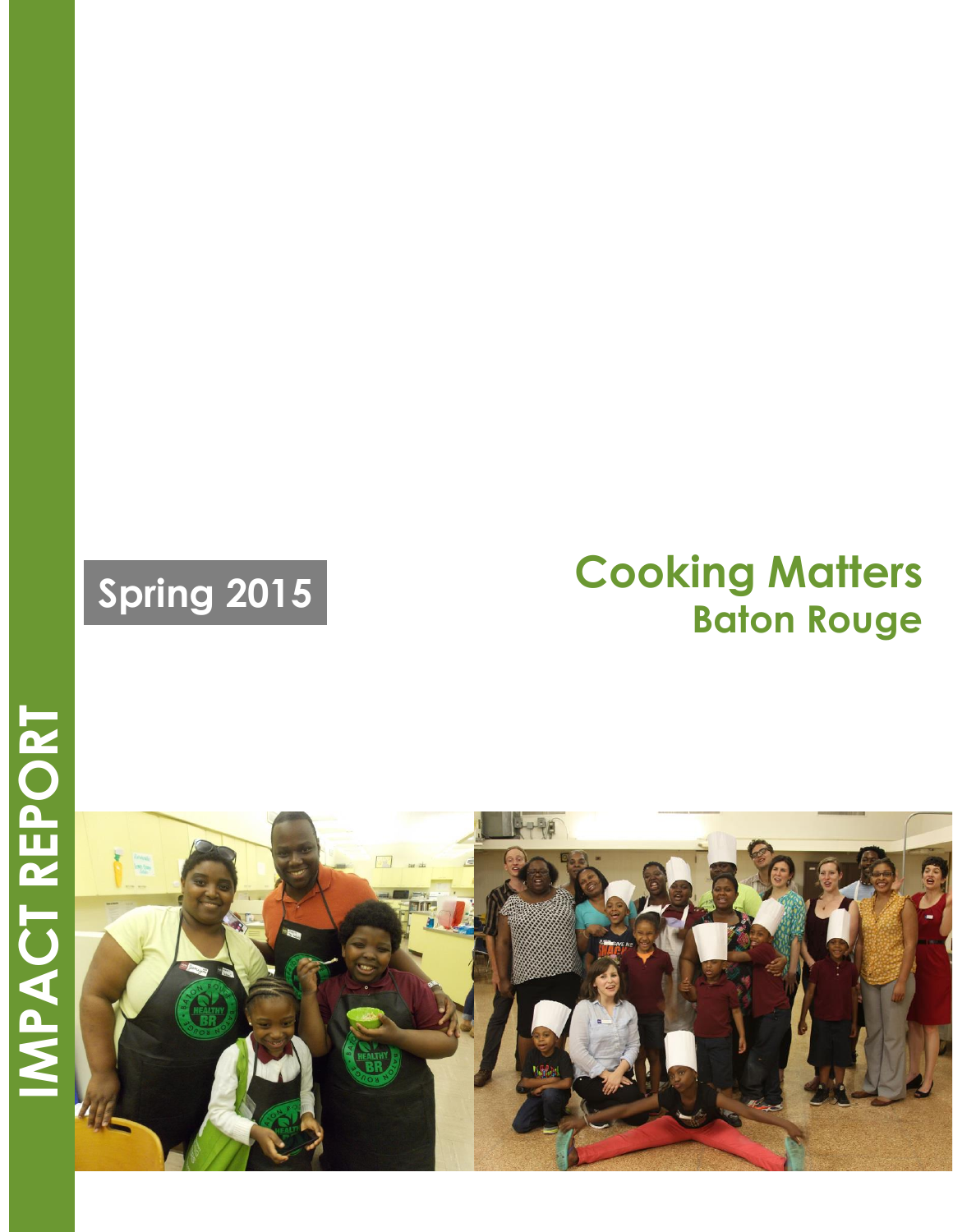

# **43** TOTAL PARTICIPANTS

**11** FAMILIES SERVED

# **14** ADULT PARTICIPANTS

# **20** CHILD PARTICIPANTS

**77% COOKING** MATTERS GRADUATION RATE

# **Cooking Matters**

**Cooking Matters is a six-week cooking, nutrition and food budgeting program that provides underserved families and individuals with the skills and confidence to make healthy and affordable meal choices. Classes are taught by volunteer culinary and nutrition experts at multiple host sites. Targeted curriculum is available for kids, teens, adults, caregivers and families. Key to the program's success is that in addition to learning how to cook a healthy meal to feed a family of four for under \$10 each week, participants are also sent home with the ingredients to prepare that same meal at home.**

**Cooking Matters is a program of the national nonprofit, Share Our Strength, which has been providing the resources to facilitate classes for over 20 years. In 2014, the Mayor's Healthy City Initiative partnered with Second Harvest Food Bank in New Orleans to help launch the first three Cooking Matters for Families classes in Baton Rouge, serving a total of 37 participants. Second Harvest Food Bank is the regional Cooking Matters partner for the state of Louisiana and to date has taught 55 classes and has graduated 400 students.**

**In 2015, we organized three more classes with LSU Food Lab, Southern University Ag Center and BREC, serving a total of 43 participants.**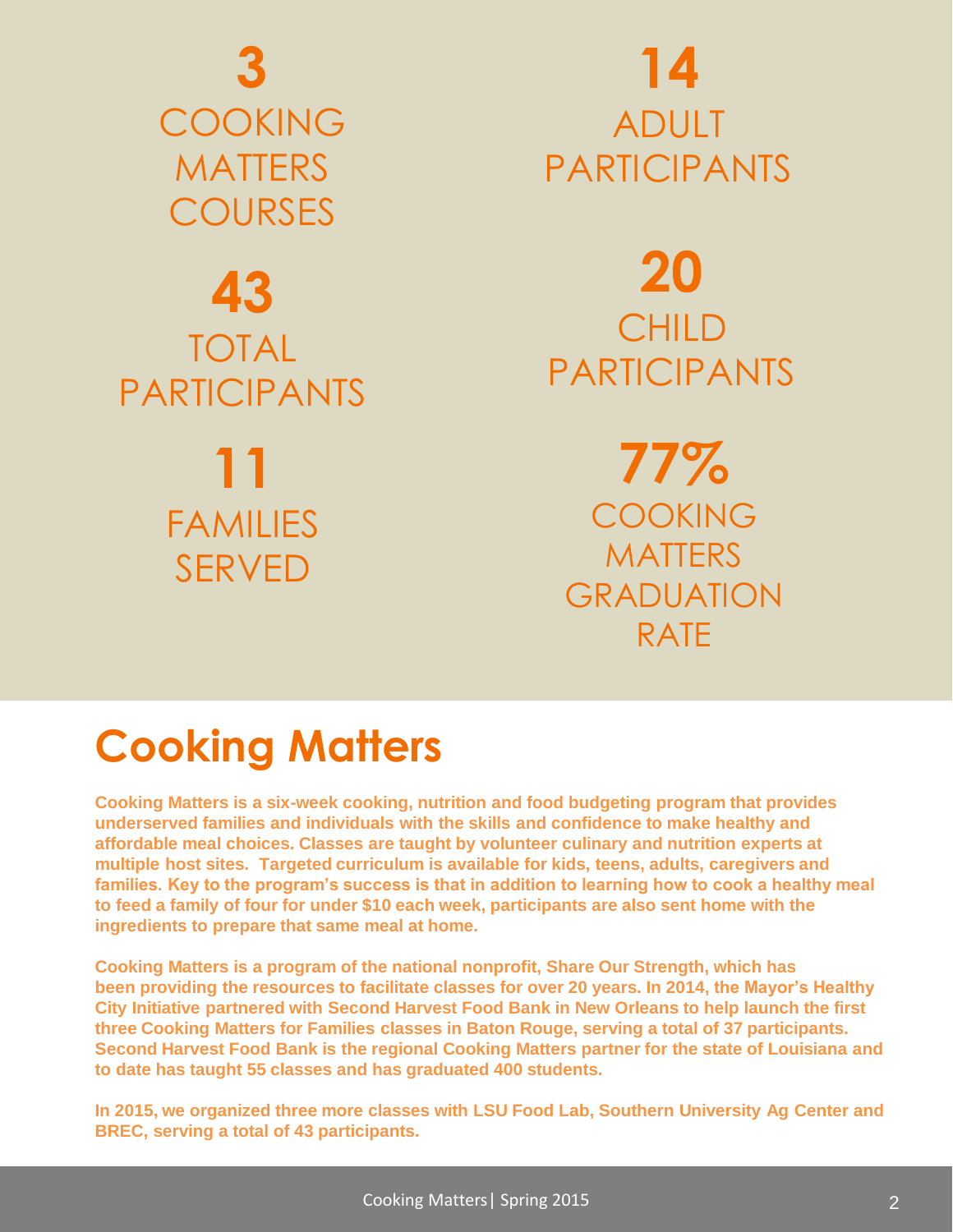**Cooking Matters reached 4 / 2 more families in Spring 2015 compared to Spring 2014, helping more families improve the way they shop, cook, and eat. 47%**



**Cooking Matters Growth**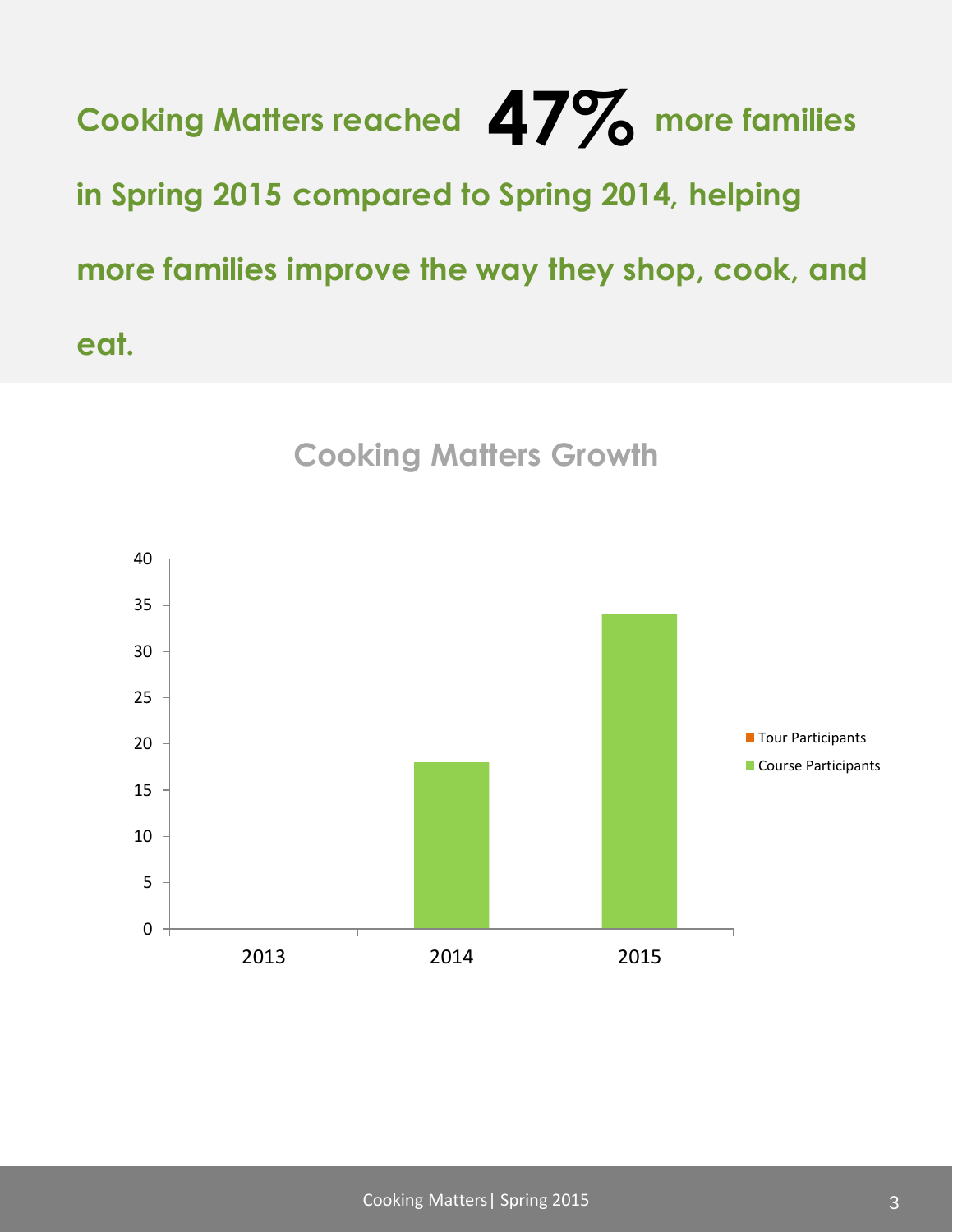### **Spring 2015 Cooking Matters Participant Demographics**

#### **Participation in Nutrition Assistance Programs 60% of participants receive at least one form of federal food assistance<sup>1</sup>**



1. Federal food assistance includes SNAP; WIC; free or reduced-price school breakfast, lunch, or supper; and free summer meals.

2. Based only on adult participants with children aged 6-17 in the home.

3. Based only adult participants who are pregnant or adult participants with children under age 6 in the home.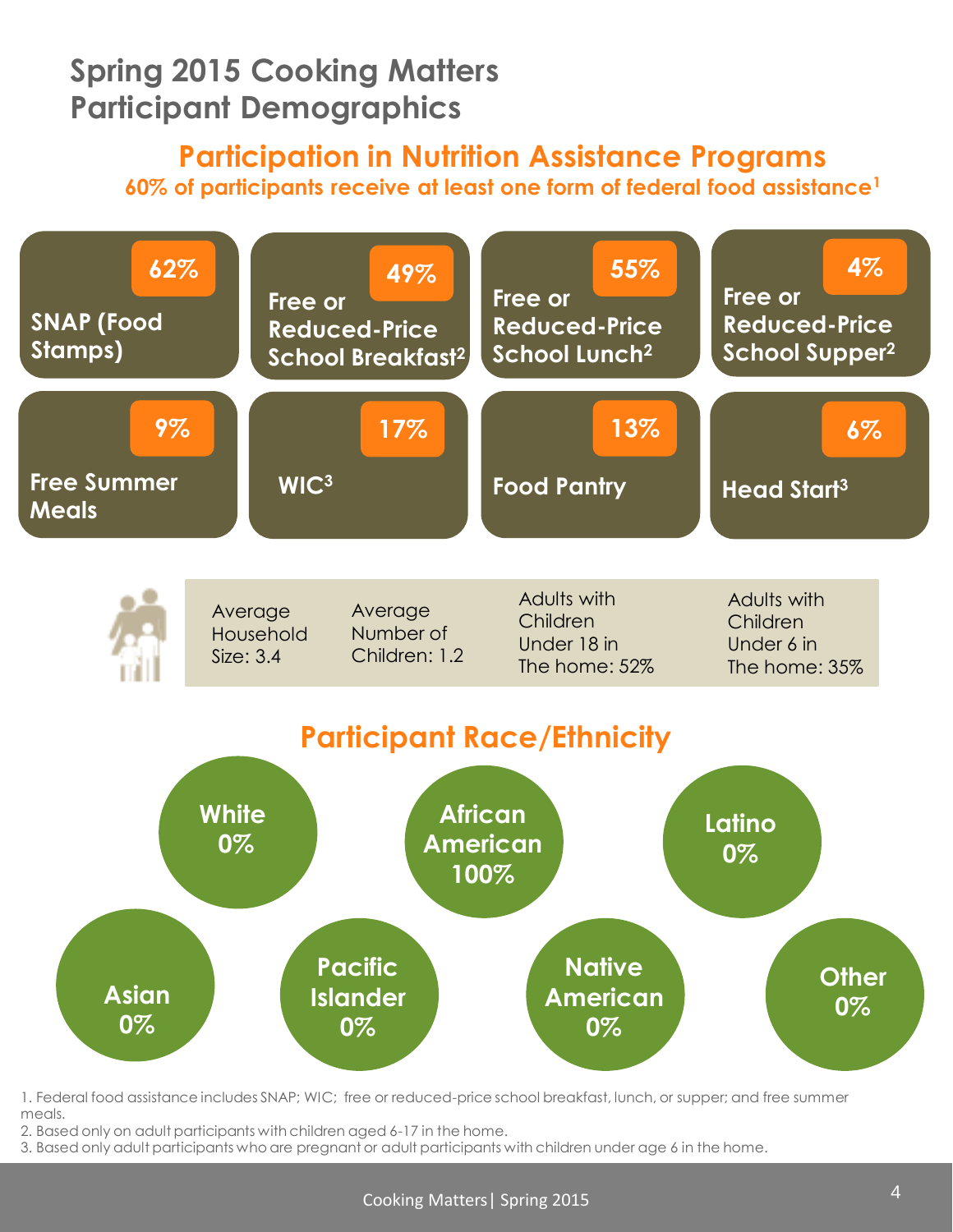## **Snapshot of Graduate Changes\***

### **After a course, adult graduates report that:**

**56%** are eating more vegetables **67%** are eating more fruits **64%** are eating more whole grains **91%** improved their cooking skills **99%** would share things learned in this course with others

#### **After a course, adult graduates are:**

Cooking meals instead of buying take-out **39%** more often Using the "Nutrition Facts" label **73%** more often Eating at least 2 cups of fruit a day **44%** more often Eating at least 2.5 cups of vegetables a day **31%** more often Making meals with at least 3 food groups **35%** more often

#### **After a course, adult graduates are:**

Planning meals ahead of time **42%** more often Comparing prices before buying food **60%** more often Shopping with a grocery list **43%** more often Thinking about healthy food choices **45%** more often

#### **After a course, child course graduates:**

**45%** are more confident that they can make snacks with fruit or vegetables **52%** are more confident that they can talk to their parents about healthy cooking or eating

**41%** are more confident that they can make healthy choices at the grocery store or when out to eat

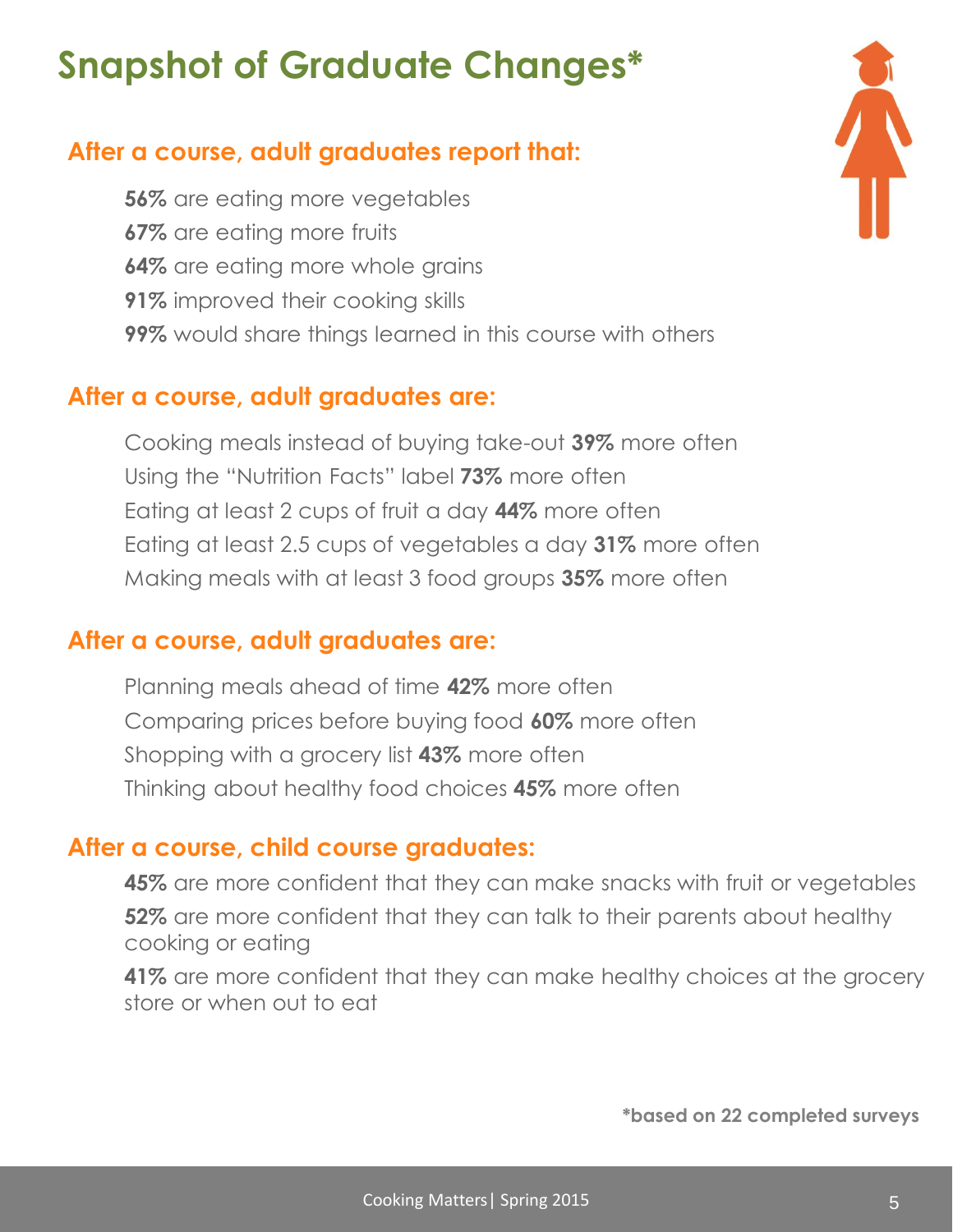### **Cooking Matters Participant Stories**

### **LSU Food Lab**



**"I have learned various ways to cook healthy and alternative meals that are not always thought of. Also, I have tried new things because of this class. I believe this class provided my family with tools for them to use even when they are living on their own."**

**Cooking Matters for Families Adult Graduate** 

### **BREC: North Sherwood Forest Park**

**"This class made me look at vegetables in a different way. I'm excited about sharing what I learned in this class with people. I hope to continue to eat healthier and to exercise, drink more water, drink less cold drinks, and learn to love new vegetables."**

**Cooking Matters for Families Adult Graduate** 

### **Southern University Ag Center**





**"It affected my life by teaching me that I can budget my meals at a lower cost. I learned to pay attention to pricing in the stores and to pay attention while I'm making healthy choices."**

**Cooking Matters for Families Adult Graduate**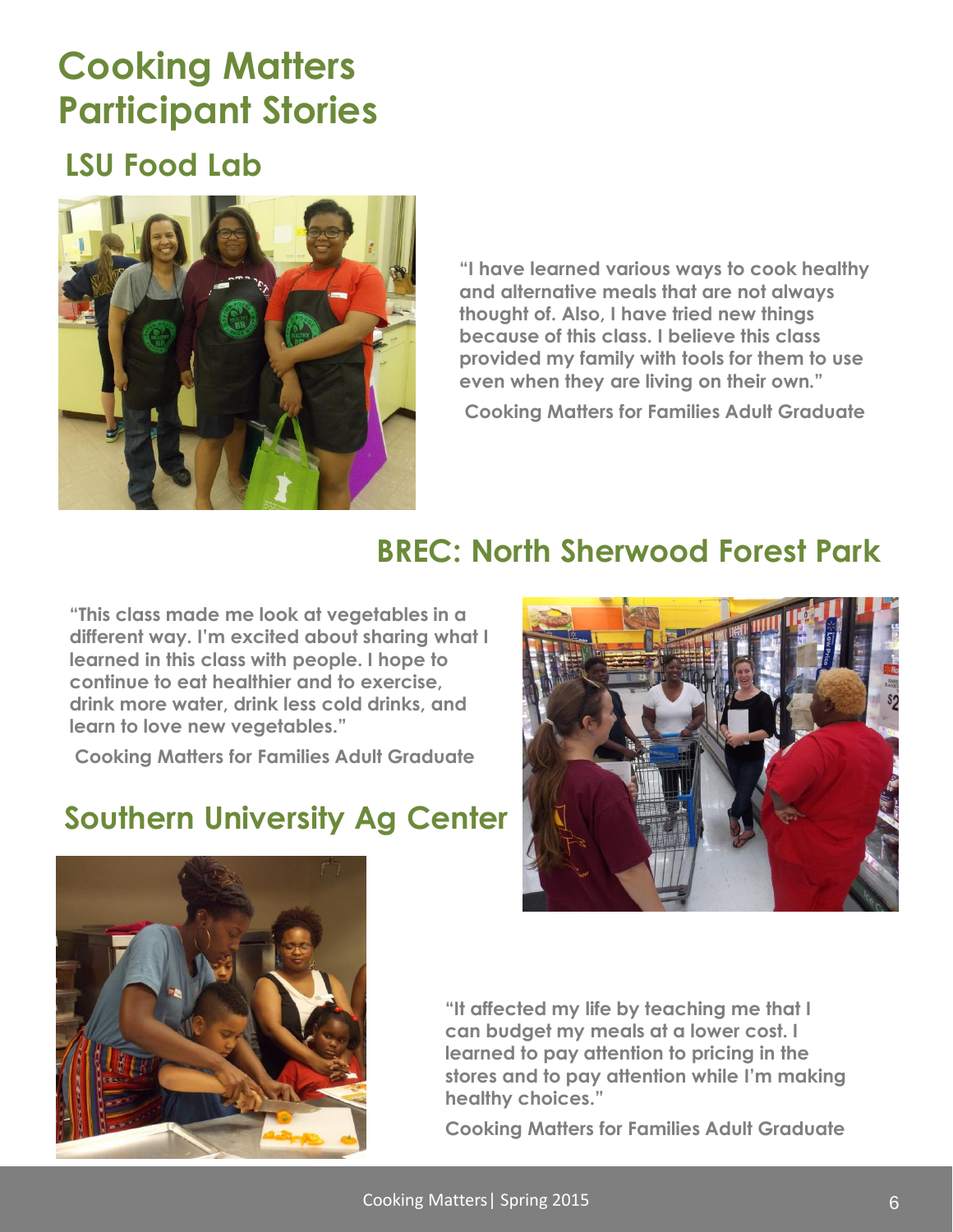### **Cooking Matters Volunteers**

Volunteers are the heart of Cooking Matters. Chefs, nutrition educators, and community leaders volunteer to teach courses and spend additional time leading tours, where they share their expertise with families and empower them to get more from their food resources.

This spring, 23 people volunteered 248 hours for courses and grocery tours, and we held 1 Cooking Matters Volunteer Orientation and Training session.

### **Spring 2015 Cooking Matters Volunteers >>**

- **Julia Teres Lacey Rivette Ashley Huddleston Allie Juneau Torrey Alexis Allison Burga Emily Bourque Erica Chavis**
- **Madeline McNeely Victoria Naquin Autumn Hasty Bridgette Roundtree Pam Romero McKenzie Wright Madrea Scott Meagan Simone**
- **Shannon Jones-Butts Annie Clark Destiny Stewart Mfamara Goita Fatemeh Malekian Judy Myhand Ebony Lewis**